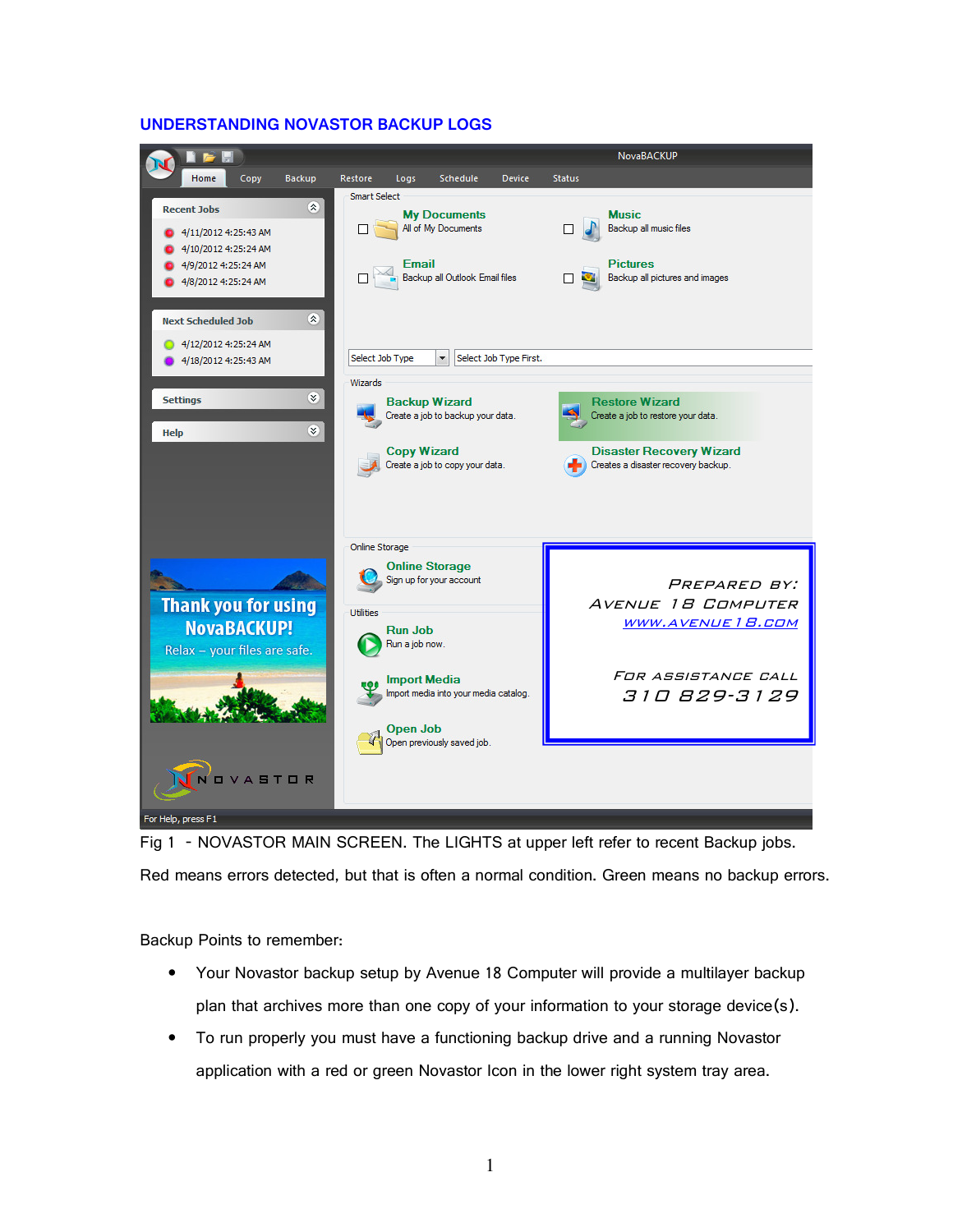# **CRUCIAL FACT #1 - YOUR BACKUP DRIVE CAN FAIL!!**

- **VERIFY** your Target Hard Drive is online and functioning regularly at least weekly
- 4 **Confirm** the following conditions are 5X7 **true**
	- a. The target backup drive appears in your normal explorer window
	- b. The target drive is not FULL and can easily be browsed (ie.. is responsive)
	- c. Browse the backup drive contents to view RECENT archived (copied) files.
	- d. Open the Novastor Logs any Logs that have ZERO FILES COPIED may be indicative of a failed Backup Device (bad target hard drive or is offline).

TIP: Smaller usb powered drives are preferred and are less affected by local power issues.

# **CAUTION! The KEY IS NOT TO HAVE ZERO BACKUPS!**

 $\rightarrow$  Backup Logs that report zero objects completed have 100% failed. Check for drive failure  $\rightarrow$  or other backup setup or hardware error that would preclude any backup activity.

# **CONFIRM YOUR BACKUPS USING ONE OF THESE EASY METHODS**

| METHOD -1 | OPEN NOVASTOR AND READ THE LOGS!                            |
|-----------|-------------------------------------------------------------|
|           | Determine if any errors shown are tolerable and minimal.    |
|           | Logs can be set for Summary or File by File Detailed modes. |

METHOD -2 BROWSE AND CONFIRM THE BACKUP DRIVE DATA! You can browse the backup files from the COMPUTER Window by Dble clicking on your Backup drive and searching for recent files http://www.ultrafilesearch.com/download.html is a good search utility for finding files & key word imbedded documents on your backup drive.

# **SAMPLE BACKUP JOB**

From within NOVASTOR, click the LOGS tab to access all Backup Logs. They will open in a text style Notebook window for viewing. [Tip: You can also click on one of the red or green lights found on the HOME PAGE] Read through to the end of the Backup Report by pressing Control-End keys. Review the crucial section containing the Objects Selected SUMMARY area as shown.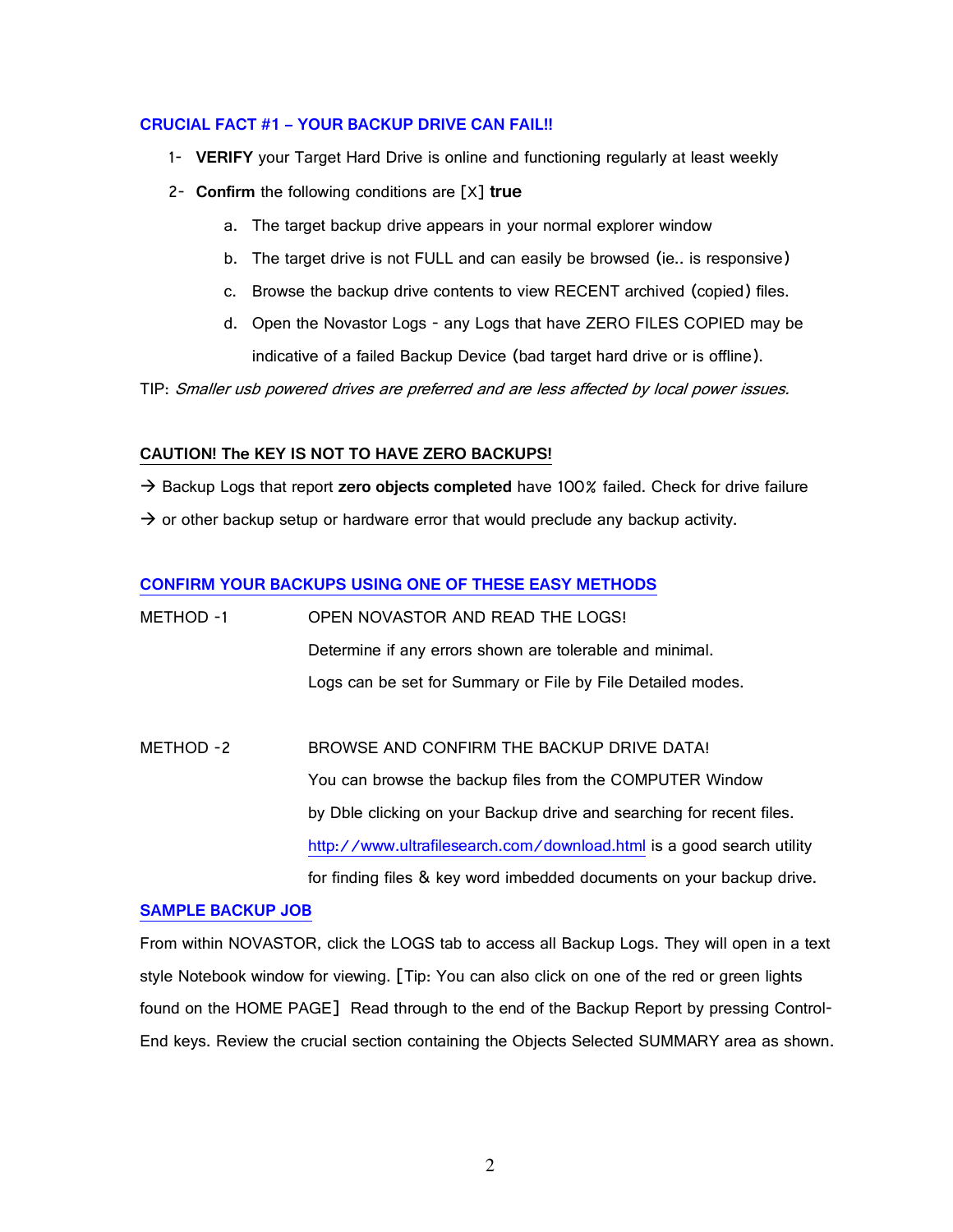**SAMPLE BACKUP Summary**

In this 160GB Backup, 130365 files were selected and only 4files were skipped. Thus the vast majority of files were properly archived. [Completed in RED]

**Objects Selected : 130365** 

Bytes Selected : 159.84 GB

**Objects Completed : 130361** 

Bytes Completed : 159.82 GB

Start Time : 4/9/2012, 4:25:24 AM

End Time : 4/9/2012, 9:54:03 PM

Elapsed Time : **17:28:39** 

3 Informational message(s), 0 warning(s),  $4$  error(s)

Information

Open File Backup : VSS support has been enabled and all selected volumes : have been snapped successfully.

Errors

Copy To Failed : C:\SHADOW\M-DRIVE\- 4\_CLIENTS\- AVE18-LISTS\BACKBERRY-

BACKUP\BB-Backup-(2010-02-08).ipd

Error 00000005: Access is denied.

Copy To Failed : C:\Users\JGC\AppData\Local\Microsoft\Outlook\mrjgc\_hotmail.ost Error 00000002: The system cannot find the file specified.

 $\leq$ end sample log $\geq$ 

This Log shows (2 of 4) common errors, an Access Denied Error wherein the file is open or in use and a Cannot Find File error meaning the file was moved or deleted prior to Backup. **REMEMBER: A normal and complete backup will have a positive file count (not Zero!).**